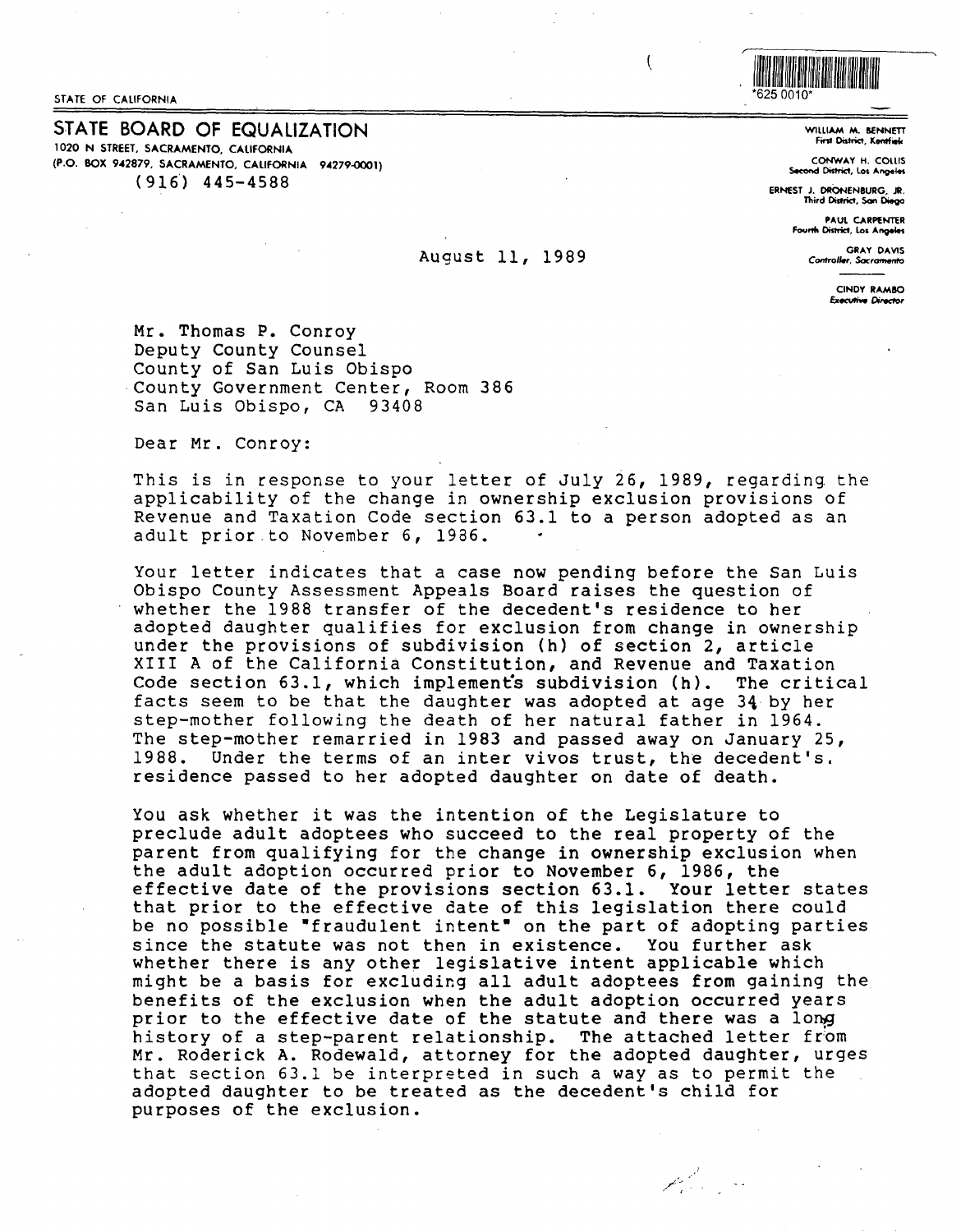## Thomas P. Conroy  $-2 -$  August 11, 1989

As you know, subdivision (h) of section 2 of article XIII A, excludes from change in ownership the purchase or transfer of the principal residence of the transferor in the case of a transfer between "parents and their children, as defined by the Legislature." It is clear, therefore, that the Constitution gives full authority to the Legislature to define the terms of subdivision (h), such as "children." The Legislature has exercised that authority in subdivision (c)(2) of section 63.1 which defines the term "children" for purposes of the exclusion.

Paragraph (D) of section (2) includes within the definition of "children• any child adopted by the parent or parents pursuant to statute, other than an individual adopted after reaching the age of 18 years. The Board's staff worked closely with the staff of the author of this legislation and, for that reason, we believe we<br>are familiar of the intent of the quoted language. That intent is are familiar of the intent of the quoted language. reflected by the plain and unambiguous terms of the definition. First, the defined term includes any child adopted pursuant to<br>statute. It was precisely because the courts have adopted the It was precisely because the courts have adopted the rather nebulous concept of equitable adoption that the term is<br>expressly limited to adoptions pursuant to statute. Thus, an expressly limited to adoptions pursuant to statute. equitable adoption would not qualify under the terms of this<br>provision. Further, the definition expressly excludes an Further, the definition expressly excludes an individual adopted after reaching the age of 18 years. This language is straightforward, unqualified and without ambiguity. It means what it says. Persons adopted after age 18 do not qualify within the definition of ohildren. We find no basis for adding qualifications to this limitation. Further, we are not aware of anything which would lead us to believe that the Legislature intended such qualification. The answer to your question is that the Legislature intended to exclude adult adoptees from the definition of "children" without regard to when that adoption occurred.

Your letter suggests that since the apparent purpose of the exclusion of adult adoptees was to prevent manipulation of the exclusion, the adult-adoptee limitation should be construed to apply only to adoptions occurring after the enactment of the legislation since adoptions prior to enactment could not have been<br>entered into for the purpose of manipulating the statute. The entered into for the purpose of manipulating the statute. short answer is that had the Legislature intended to restrict the adult-adoptee limitation in this manner it could easily have so said. The fact is that the legislation does not contain any language which suggests such an intention on the part of the Legislature.

I would also observe that had the Legislature qualified the adult-adoptee limitation for the reason you have suggested it would have had to select some date prior to enactment if it wished to fully accomplish that purpose. Since the legislation enacting